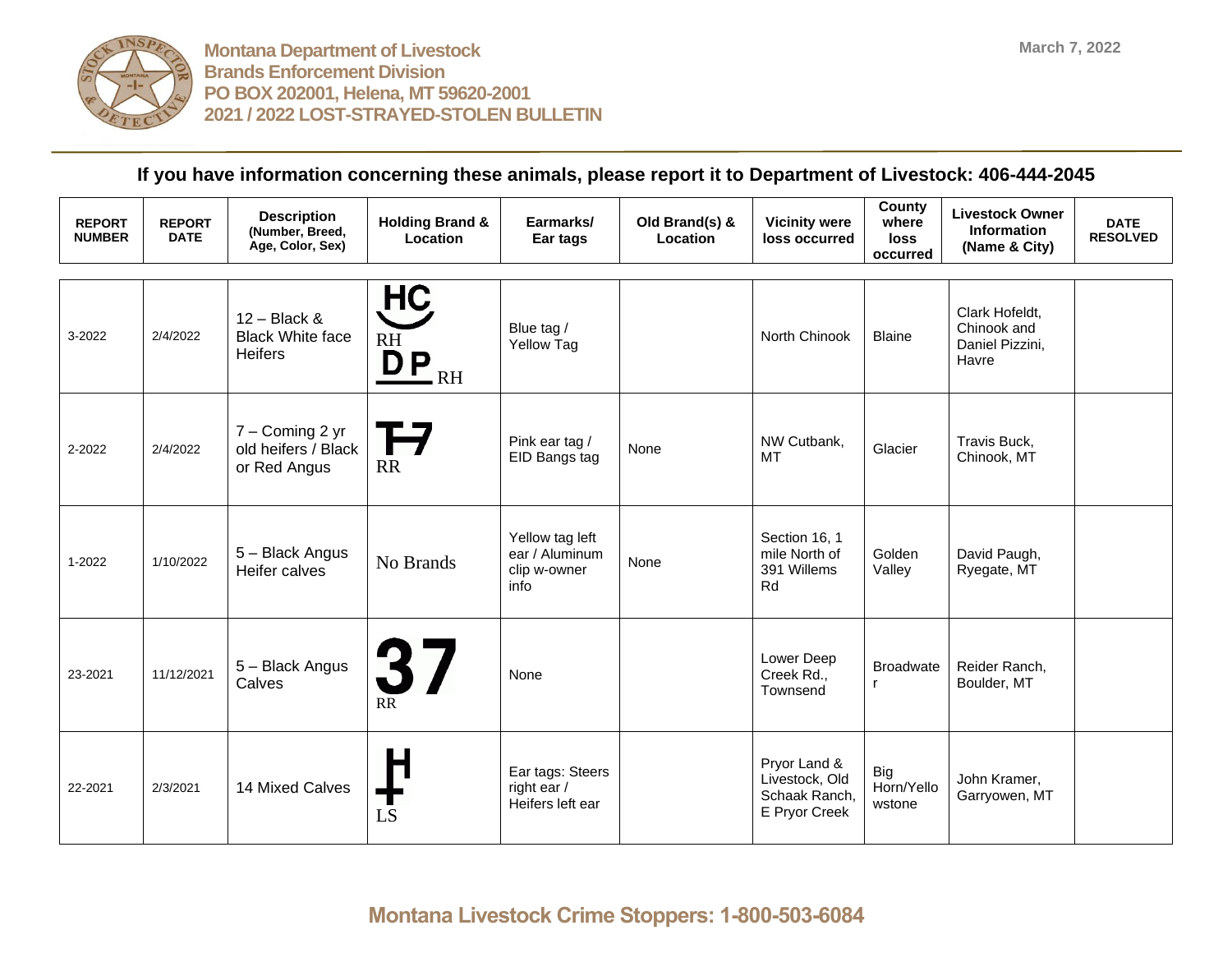

| <b>REPORT</b><br><b>NUMBER</b> | <b>REPORT</b><br><b>DATE</b> | <b>Description</b><br>(Number, Breed,<br>Age, Color, Sex) | <b>Holding Brand &amp;</b><br>Location | Earmarks/<br>Ear tags                     | Old Brand(s) &<br>Location | <b>Vicinity were</b><br>loss occurred                                        | County<br>where<br><b>loss</b><br>occurred | <b>Livestock Owner</b><br>Information<br>(Name & City) | <b>DATE</b><br><b>RESOLVED</b> |
|--------------------------------|------------------------------|-----------------------------------------------------------|----------------------------------------|-------------------------------------------|----------------------------|------------------------------------------------------------------------------|--------------------------------------------|--------------------------------------------------------|--------------------------------|
| 21-2021                        | 2/3/2021                     | 6-Angus/Herford<br>Cross / 4 Bulls &<br>2 Heifers         | <b>RR</b>                              | None                                      |                            | Wolfe<br>Mountain,<br>Cashe Creek                                            | Big Horn                                   | Walter Taylor Jr.,<br>Busby, MT                        |                                |
| 20-2021                        | 1/27/2021                    | 6 - Angus/Simm<br>Cross, Females,<br>Steers, Black        |                                        | Yellow tags: #'s<br>605, 611, 628,<br>630 |                            | Linda Smith<br>Ranch, Wolfe<br>Mountain,<br><b>Indian Creek</b>              | Big Horn                                   | Emil Bahm,<br>Hardin, MT                               |                                |
| 19-2021                        | 12/2/2021                    | 1 Black Angus<br>Bull / 18 mo                             | <b>ZOE</b><br><b>RR</b>                | None                                      |                            | 10 miles W of<br>Broadview off<br>Gooseneck<br>Rd.                           | Golden<br>Valley/Still<br>water<br>County  | MJ Jansen<br>Livestock,<br>Lavina, MT                  |                                |
| 18-2021                        | 11/17/2021                   | 2 black angus<br>calves                                   | $\mathbf{H}_{\mathrm{RS}}$             | White ear tags-<br>#619 & #276            |                            | Southside of<br>Unit #2,<br>Grimsroot<br>pasture N,<br>Bengocha<br>pasture E | Valley                                     | Larry Hoyer<br>Fort Peck, MT                           |                                |
| 17-2021                        | 11/02/2021                   | 1 black angus<br>6MO steer                                | LR                                     | Blue right ear<br>tag                     |                            |                                                                              | Fergus                                     | <b>Carl Fowler</b><br>Lewistown, MT                    |                                |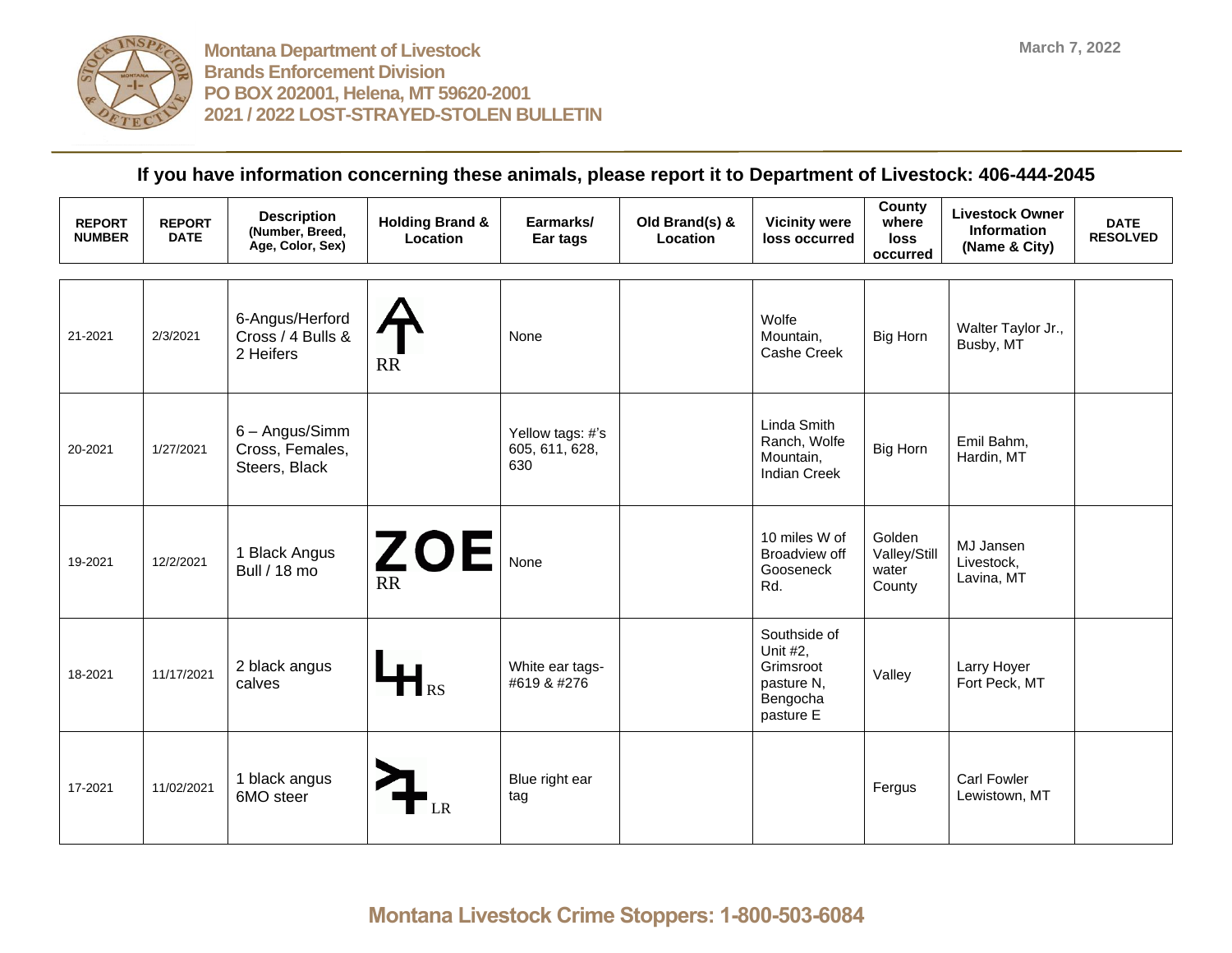

| <b>REPORT</b><br><b>NUMBER</b> | <b>REPORT</b><br><b>DATE</b> | <b>Description</b><br>(Number, Breed,<br>Age, Color, Sex) | <b>Holding Brand &amp;</b><br>Location                            | Earmarks/<br>Ear tags                                                                                                                                                                 | Old Brand(s) &<br>Location | <b>Vicinity were</b><br>loss occurred                                          | <b>County</b><br>where<br><b>loss</b><br>occurred | <b>Livestock Owner</b><br><b>Information</b><br>(Name & City) | <b>DATE</b><br><b>RESOLVED</b> |
|--------------------------------|------------------------------|-----------------------------------------------------------|-------------------------------------------------------------------|---------------------------------------------------------------------------------------------------------------------------------------------------------------------------------------|----------------------------|--------------------------------------------------------------------------------|---------------------------------------------------|---------------------------------------------------------------|--------------------------------|
| 16-2021                        | 11/09/2021                   | 20 black cows<br>and 14 BWF<br>calves                     | $\stackrel{\text{-}}{\mathsf{F}}_{\scriptscriptstyle{\text{LH}}}$ | Cows - yellow<br>tag w/ $# 8$<br>brand:<br>Steers - yellow<br>right ear tag w/<br>brand & left ear<br>fly tag;<br>Heifers - yellow<br>left ear tag w/<br>brand & right<br>ear fly tag |                            | 8 miles W of<br>Bynum along<br><b>Blackleaf Rd</b>                             | Teton                                             | Jones Ranch<br>Conrad, MT                                     |                                |
| 15-2021                        | 10/28/2021                   | 7 black angus x<br>pairs                                  | $\mathbf{X}_{\text{\tiny RR}}$<br>$\prod$ <sub>RR</sub>           | White, yellow,<br>and blue tags                                                                                                                                                       |                            | County line /<br>Sand Creek<br><b>RD</b>                                       | Wibaux /<br>Dawson                                | Al Knight<br>Wibaux, MT                                       |                                |
| 14-2021                        | 10/21/2021                   | 1 red roan mare                                           | <b>NO BRAND</b>                                                   |                                                                                                                                                                                       |                            | Entrance of the<br><b>Bear Creek</b><br>Trail Head off<br>HWY 2, E of<br>Essex | Flathead                                          | Zeb Barber<br>Polson, MT                                      |                                |
| 13-2021                        | 09/14/2021                   | 1 black cow and<br>1 black, white<br>face steer calf      | $DS$ LH                                                           |                                                                                                                                                                                       | 2X <sub>RR</sub>           | Joe Hill Road,<br>3 1/2 miles up<br>from HWY 78                                | Stillwater                                        | Jeff Meier<br>Columbus, MT                                    |                                |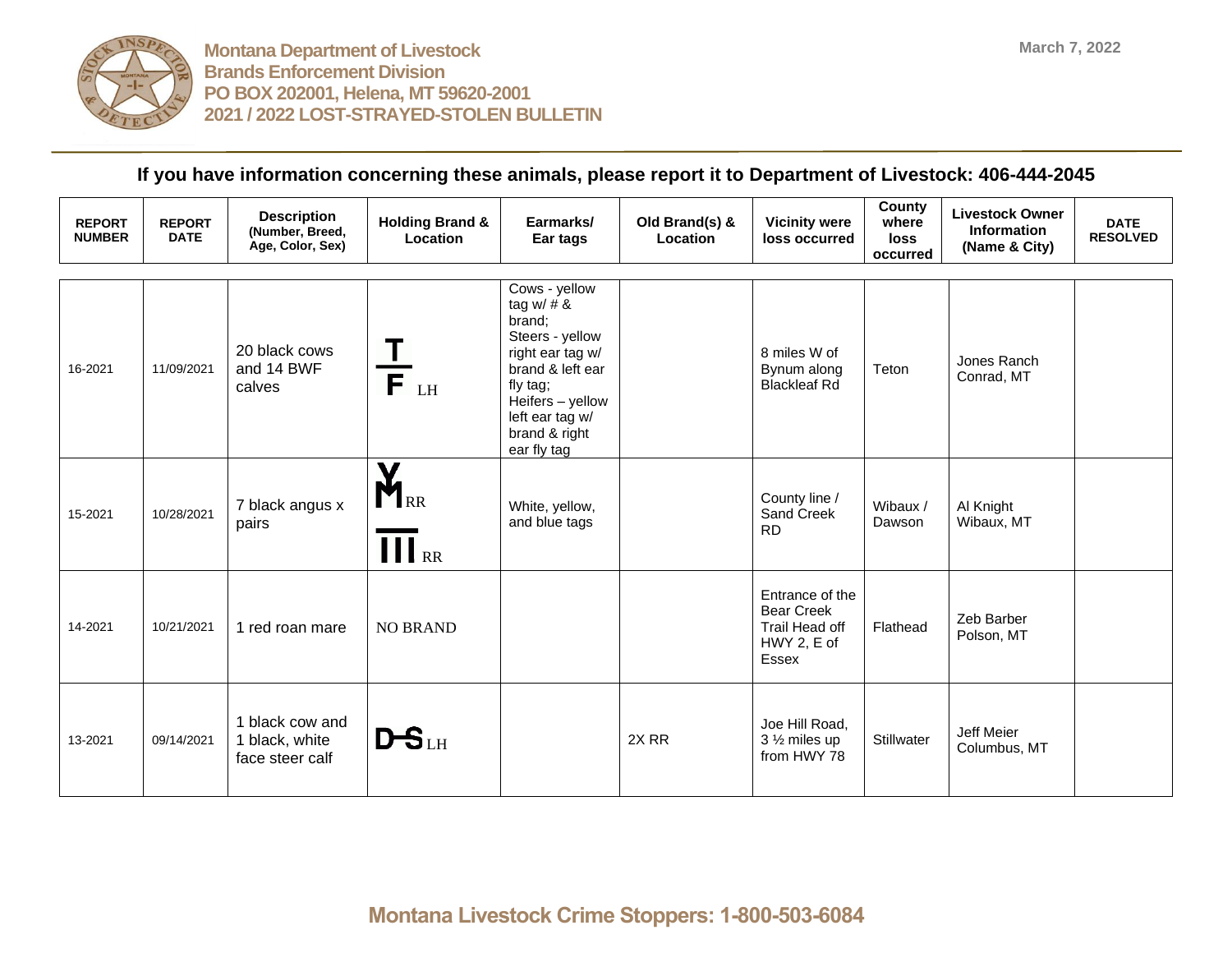

| <b>REPORT</b><br><b>NUMBER</b> | <b>REPORT</b><br><b>DATE</b> | <b>Description</b><br>(Number, Breed,<br>Age, Color, Sex)         | <b>Holding Brand &amp;</b><br><b>Location</b>                     | Earmarks/<br>Ear tags | Old Brand(s) &<br>Location | <b>Vicinity were</b><br>loss occurred                             | County<br>where<br>loss<br>occurred | <b>Livestock Owner</b><br>Information<br>(Name & City) | <b>DATE</b><br><b>RESOLVED</b> |
|--------------------------------|------------------------------|-------------------------------------------------------------------|-------------------------------------------------------------------|-----------------------|----------------------------|-------------------------------------------------------------------|-------------------------------------|--------------------------------------------------------|--------------------------------|
| 12-2021                        | 08/06/2021                   | 1 black cow and<br>1 heifer calf                                  | $\frac{\mathsf{H}}{\mathsf{L}}_{\scriptscriptstyle{\mathrm{RH}}}$ | Orange tag            |                            | West of Two<br>Dot Power<br>near Ford<br>Coulee                   | Cascade                             | <b>Brent Hanson</b><br>Belt, MT                        |                                |
| 11-2021                        | 07/22/2021                   | 13 ewes and 1<br>buck                                             |                                                                   |                       |                            | 119 Dutch<br>Lane                                                 | Carbon                              | Shawn Titeca<br>Bridger, MT                            |                                |
| 10-2021                        | 06/24/2021                   | 34 red and black<br>angus mixed                                   | $\bigvee_{\texttt{RH}}$                                           |                       |                            | 80 Muddy<br>Lane                                                  | <b>Broadwate</b><br>$\mathsf{r}$    | <b>Brandon Nygard</b><br>Townsend, MT                  |                                |
| 9-2021                         | 05/26/2021                   | 1 black angus<br>cow and 1 black<br>angus (no brand)<br>bull calf | <b>MR</b> RH                                                      | Yellow tag            |                            | 43233 Valley<br>View Road                                         | Lake                                | Mike Hinman<br>Polson, MT                              |                                |
| 8-2021                         | 05/19/2021                   | 1 Chestnut<br>(sorrel) mare                                       | <b>NO BRAND</b>                                                   |                       |                            | 12 Miles NE<br>Great Falls,<br><b>Belt Creek</b><br><b>Breaks</b> | Cascade                             | Felicia Stegman<br>Great Falls, MT                     |                                |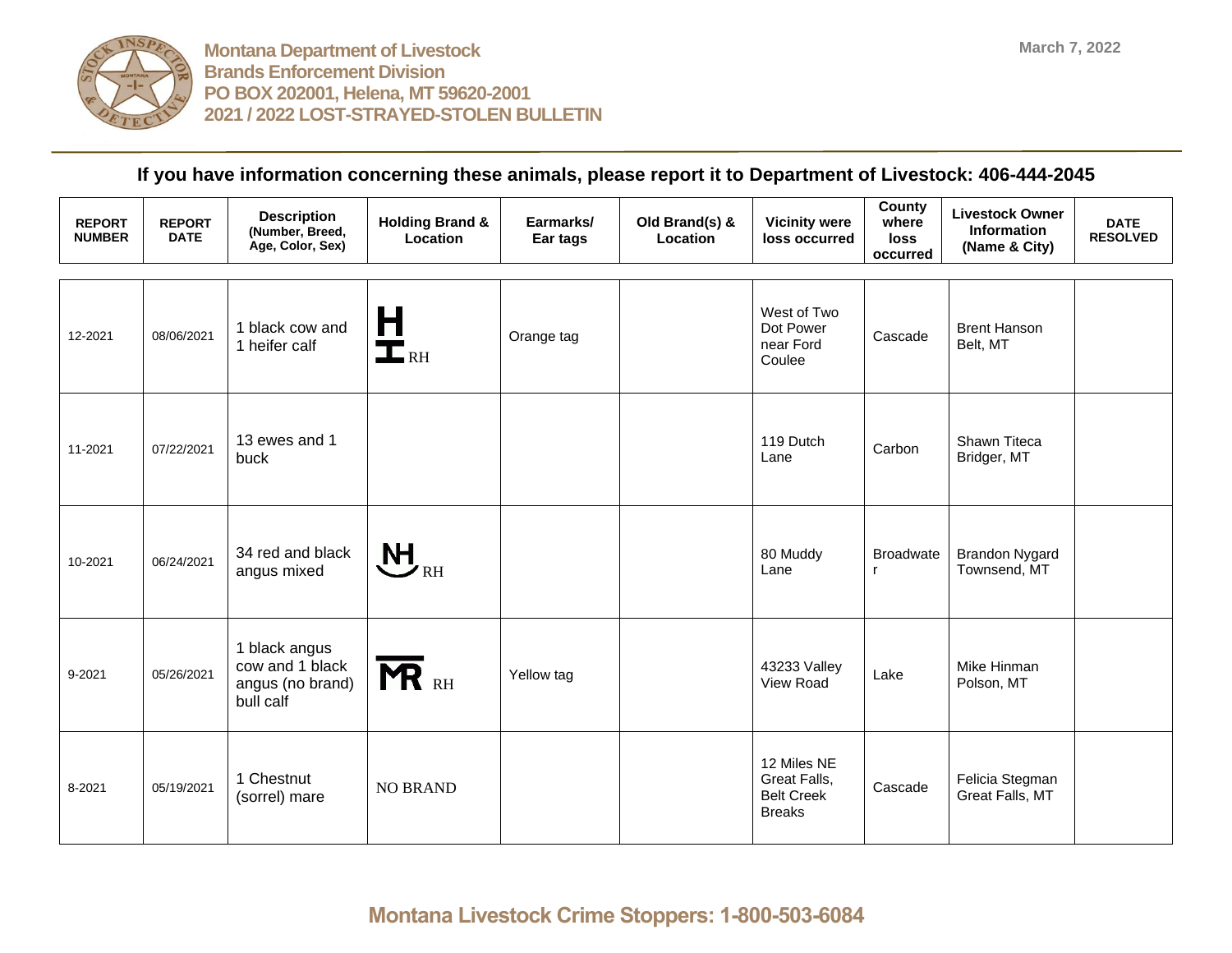

| <b>REPORT</b><br><b>NUMBER</b> | <b>REPORT</b><br><b>DATE</b> | <b>Description</b><br>(Number, Breed,<br>Age, Color, Sex) | <b>Holding Brand &amp;</b><br>Location              | Earmarks/<br>Ear tags       | Old Brand(s) &<br>Location | <b>Vicinity were</b><br>loss occurred | County<br>where<br>loss<br>occurred | <b>Livestock Owner</b><br>Information<br>(Name & City) | <b>DATE</b><br><b>RESOLVED</b> |
|--------------------------------|------------------------------|-----------------------------------------------------------|-----------------------------------------------------|-----------------------------|----------------------------|---------------------------------------|-------------------------------------|--------------------------------------------------------|--------------------------------|
| 7-2021                         | 04/23/2021                   | 1 black angus<br><b>COW</b>                               | $\frac{1}{2}$ <sub>LR</sub>                         | Green tag #77               |                            | 13 miles N of<br>Zurich               | <b>Blaine</b>                       | Jennifer Jones<br>Zurich, MT                           |                                |
| 6-2021                         | 04/20/2021                   | 1 dun AQHA<br>mare                                        | <b>NO BRAND</b>                                     |                             |                            | New Year<br>Gulch                     | Fergus                              | <b>Carl Fowler</b><br>Lewistown, MT                    |                                |
| 5-2021                         | 03/18/2021                   | 2 angus x black<br>cows & 12 mixed<br>calves              | $\mathbf{q}_{\text{RH}}$<br><b>BB</b> <sub>LH</sub> | Purple & maybe<br>blue tags |                            | Boukma Road<br>/ Triple Tree<br>Ranch | Stillwater                          | Gary Bichsel<br>Joliet, MT                             |                                |
| 4-2021                         | 03/10/2021                   | 6 black angus<br>pairs                                    | $\mathbf{C}^{\prime}$<br>$R$ H                      | White tags                  |                            | Knox Ridge                            | Fergus                              | McClure Ranch<br>Roy, MT                               |                                |
| 3-2021                         | 02/18/2021                   | 9 black angus x<br>cows                                   | O,<br>$\boldsymbol{\eta}_{\text{\tiny RR}}$         |                             |                            | Soap Creek<br>area                    | Big Horn                            | Jesse Kropf &<br>Amos Birky<br>Sun River, MT           |                                |